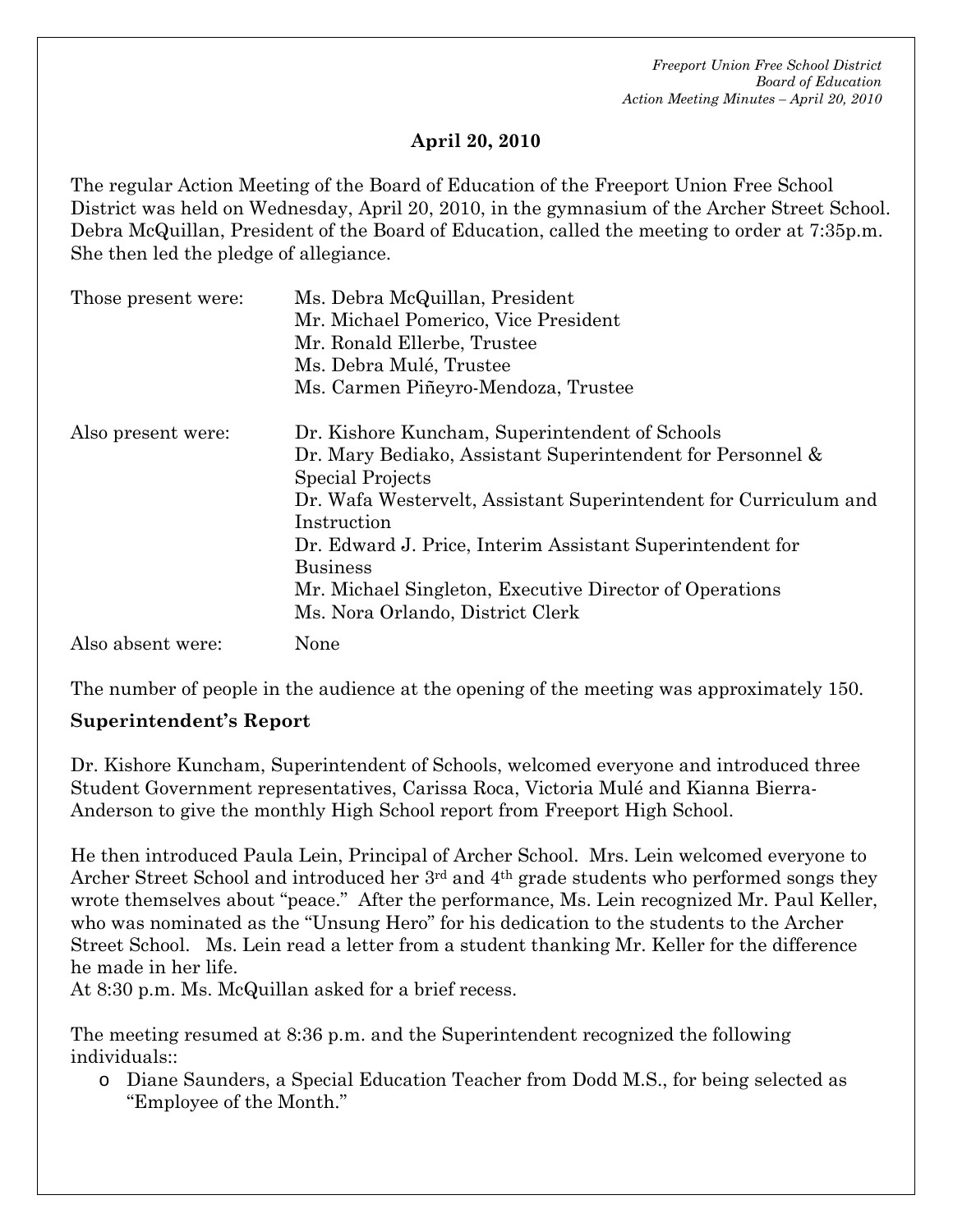- o Mr. Ernest Kight, Ms. Ann-Marie Hudley Simmons and the Music Department for the wonderful mucial performance of "Pippin."
- o Dr. Kuncham announced that due to the detection of near-Earth objects by Freeport students under the supervision of Dr. Vincent Pereira and the Science Department, Dodd Middle School and Freeport High School are listed on the NASA website.
- o The students from New Visions will be attending the Cradle of Aviation Museum to interview Astronauts of Expedition 22 on June 10-11, 2010.
- o He congratulated Dwayne George, Victoria Mulé and Nathan Rodriguez for receiving awards in the Science Research Competition.
- o The Superintendent announced April 22nd as being celebrated as "Earth Day."
- o Freeport is having it's first Annual Jazz Night on Friday, April 23, 2010, 7:30 p.m. at the Freeport High School Cafeteria.
- o He congratulated DECA students, Jason Arya, Maria Diaz, Louis Urena, and Ashley Arya for competing at the International DECA Program in Louisville, Kentucky.
- $\circ$  The Superintendent announced that Saturday, May 1<sup>st</sup>, 8:30 a.m. there will be a "Peace" March." Everyone is encouraged to wear yellow as a symbol of hope for peace. There will be a Health and Wellness Fair at the end of the March.

The Superintendent gave a PowerPoint Presentation of the 2010/2011 Proposed Budget as attached.

## **Questions from the Public**

The public was given the opportunity to address the Board of Education on the Proposed 2010/2011 Budget for four minutes. The Board and Administration addressed the comments from the public.

The public was then given the opportunity to address the Board of Education. Each speaker was allowed to address the Board for four minutes on the Agenda items only. The Board and Administration addressed the comments from the public.

#### **Items for Action Acceptance of the Minutes**

On a motion by Mr. Pomerico and a seconded by Mr. Ellerbe the following items were approved:

**BE IT RESOLVED,** that the Board of Education of the Freeport Union Free School District hereby accepts the minutes of the meetings as written:

March 24, 2010; April 7, 2010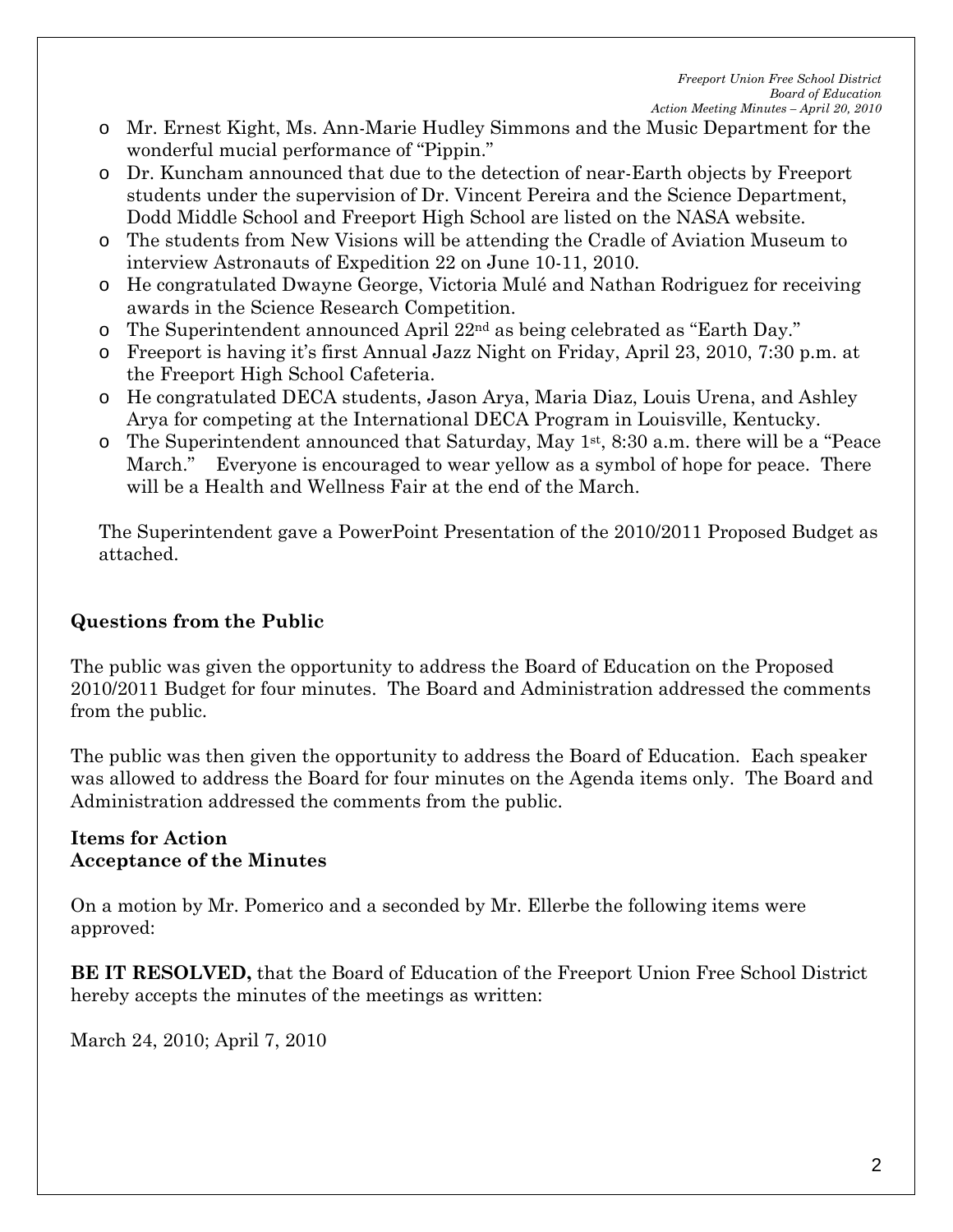## **Personnel Actions**

### **Leave of Absence**

**BE IT RESOLVED**, that the Board of Education of the Freeport Union Free School District hereby grants a request for leave of absence as listed below:

- 1. **Mark Surval**, Elementary Teacher, effective March 13, 2010 through May 10, 2010, for health reasons.
- 2. **Meghan McCormack-Carney**, Enrichment Teacher, effective April 6, 2010 through June 30, 2010, childcare.
- 3. **Eddie Chavez,** Groundskeeper, effective April 12, 2010 through May 3, 2010, personal reasons.
- 4. **Mattie Gates,** Cleaner, effective March 29, 2010 through April 12, 2010, for family illness.
- 5. **Lisa Harris**, full-time Teaching Assistant, effective February 24, 2010 through April 6, 2010, for health reasons.
- 6. **Rhonda Kilman**, Elementary Teacher, effective March 22, 2010 through June 30, 2010, for childcare.
- 7. **Desiree Palmer**, Social Studies Teacher, effective March 8, 2010 through June 30, 2010, for childcare.
- 8. **Barbara Perciballi**, 10 Month Clerk Typist, effective March 9, 2010 through April 26, 2010, for family illness.

## **Resignation of Staff**

**BE IT RESOLVED**, that the Board of Education of the Freeport Union Free School District hereby accepts the letter(s) of resignation from the following staff members as listed below:

- 1. **Mary Ann Helfrich**, Food Service Helper, effective March 12, 2010, to accept another position in the District.
- 2. **Bridgette Ocasio**, full-time Teaching Assistant, effective June 30, 2010.
- 3. **Kati Miano**, full-time Teaching Assistant, effective April 6, 2010, to accept another position in the District.

## **Appointment of Non-Instructional Staff**

**BE IT RESOLVED**, that the Board of Education of the Freeport Union Free School District hereby appoints the individuals as listed, in accordance with Civil Service Rules and Regulations.

- 1. **Mary Ann Helfrich,** Assistant Cook, a probationary appointment for 26 weeks upon Civil Service approval, effective March 15, 2010. Compensation will be according to the Cafeteria Schedule at \$22,243.65. Assignment: Dodd.
- **2. Joanne Cappelluti**, Typist Clerk, a probationary appointment for 26 weeks upon Civil Service approval, effective April 6, 2010. Compensation will be \$36,769 according to the Clerical Salary Schedule. Assignment: Administration.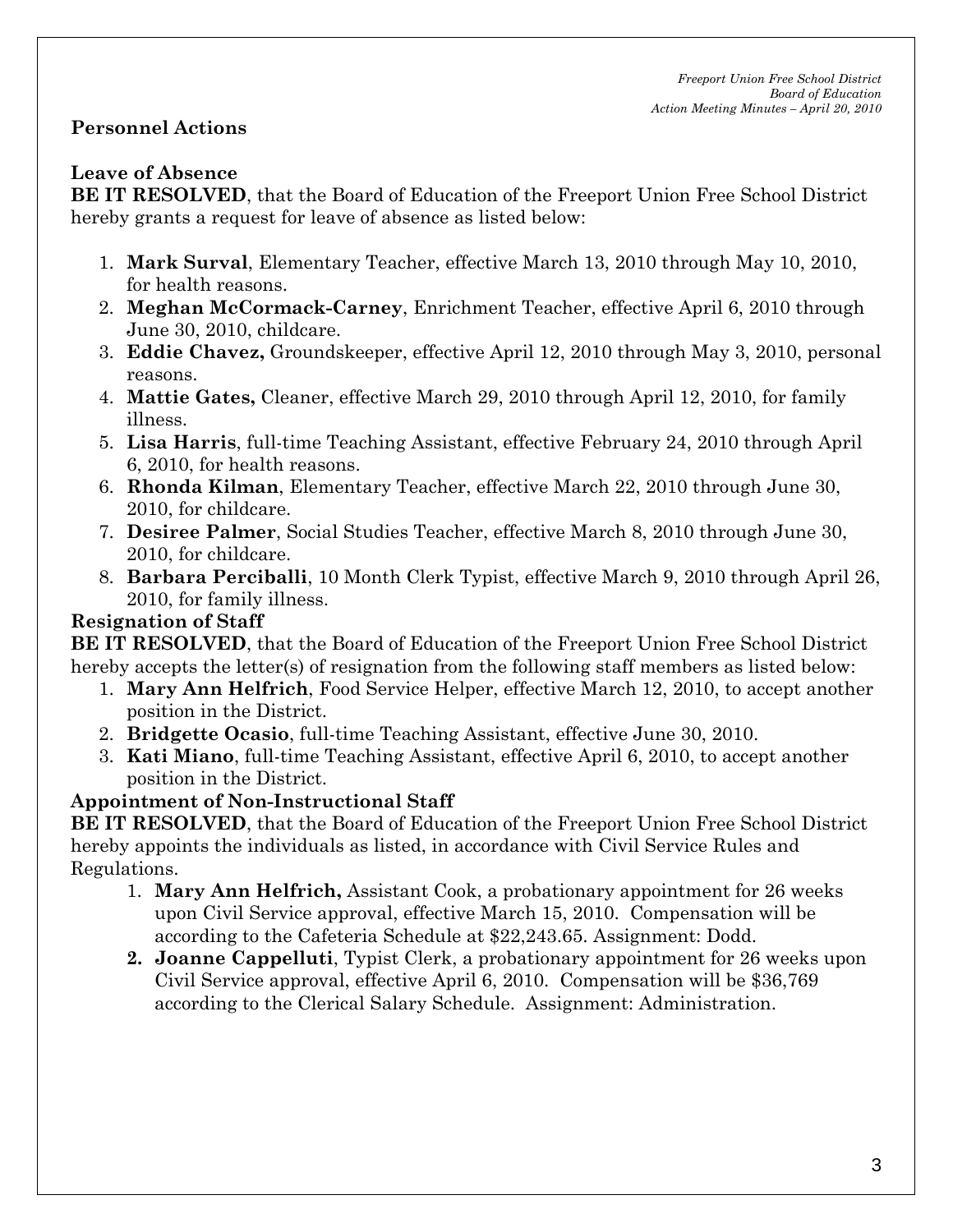## **CSE/CPSE Minutes**

**BE IT RESOLVED,** that the Board of Education of the Freeport Union Free School District hereby accepts the minutes of the meetings of the Committees on Special Education and Preschool Special Education for the following dates:

January 11, 2010; February 2, 3, 5, 8, 23, 25, 2010; March 1, 3, 5,8, 9, 10, 112, 12, 16, 18, 19, 23, 24. 25. 26, 2010

The vote was unanimous, Ellerbe, McQuillan, Mulé, Piñeyro-Mendoza, and Pomerico.

### **Other Items for Action**

On a motion by Ms. Mulé and seconded by Mr. Pomerico, the following motion was approved:

### **Personnel**

#### **Retirement of Staff**

**BE IT RESOLVED,** that the Board of Education of the Freeport Union Free School District hereby accepts the letter of resignation for the purpose of retirement from the following staff member as listed:

**Carol Basile,** full-time Teaching Assistant, effective July 1, 2010 after serving the children of Freeport for more than 20 years.

**Alicia McLean,** full-time Teaching Assistant, effective June 30, 2010 after serving the children of Freeport for more than 11 years.

The vote was unanimous, Ellerbe, McQuillan, Mulé, Piñeyro-Mendoza, and Pomerico.

On a motion by Ms. Piñeyro-Mendoza and seconded by Mr. Ellerbe, the following motion was approved:

## **BOCES Administrative Operations Budget Vote**

**WHEREAS**, the Board of Cooperative Education Services of Nassau County (hereinafter "BOCES") has proposed and presented its tentative Administrative Operations Budget for the 2010/2011 school year (July 1, 2010 through June 30, 2011), now therefore be it **RESOLVED**, that the BOCES tentative administrative budget for the 2010/2011 school year in the amount of seventeen million nine hundred eighty four thousand six hundred dollars **(\$17,984,600**) be, and hereby is **APPROVED** by this Board.

The vote was unanimous, Ellerbe, McQuillan, Mulé, Piñeyro-Mendoza, and Pomerico.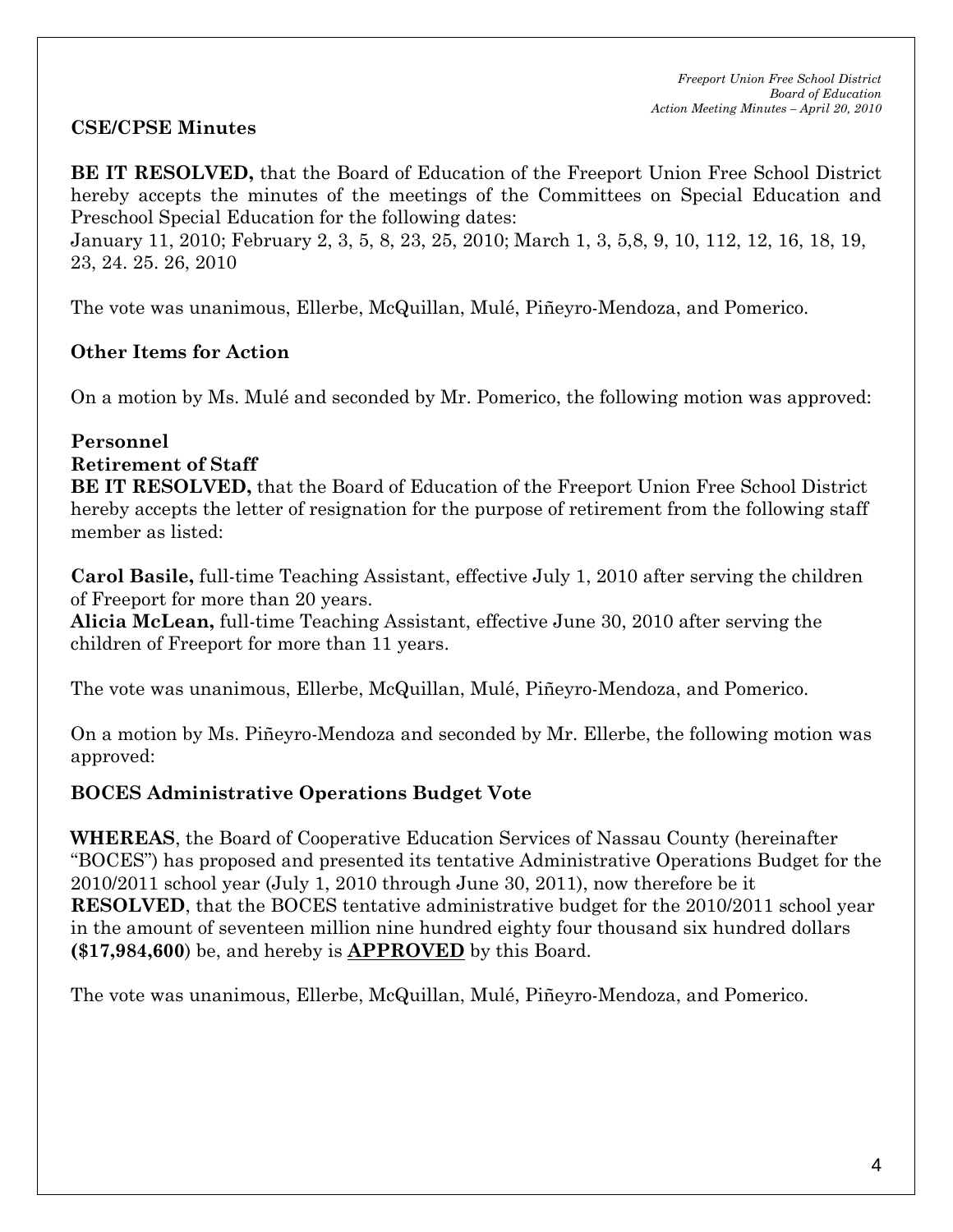On a motion by Mr. Pomerico and Seconded by Ms. Mulé, the following motion was approved:

## **BOCES Trustee Election**

**BE IT RESOLVED**, that the Board of Education of the Freeport Union Free School District hereby casts one vote each for **three vacant seats** on the Nassau BOCES Board:

- \_\_X\_\_ Ronald Ellerbe, Freeport UFSD
- \_\_\_\_\_ Douglas Pascarella, Plainedge UFSD
- \_\_X\_\_ Gale Ross-Srulevich, Sewanhaka CHSD
- \_\_X\_\_ Robert "B.A." Schoen, Baldwin UFSD

The vote was unanimous, Ellerbe, McQuillan, Mulé, Piñeyro-Mendoza, and Pomerico.

On a motion by Mr. Ellerbe and seconded by Ms. McQuillan, the following motion was approved:

### **Resolution to Adopt the 2010-2011 Proposed Expenditure Budget**

**BE IT RESOLVED,** by the Board of Education of the Freeport Union Free School District, that the proposed Expenditure Budget for the 2010-2011 School Year in the amount of **\$146,286,027** is hereby adopted.

The vote was unanimous, Ellerbe, McQuillan, Mulé, Piñeyro-Mendoza, and Pomerico.

On a motion by Ms. Mulé and seconded by Ms. Piñeyro-Mendoza, the following was approved:

#### **Change Orders – Lighting Project – Columbus Avenue School and Archer Street School**

**BE IT RESOLVED,** that the Board of Education of the Freeport Union Free School District hereby approves the following change orders for the Emergency Lighting Project at Columbus Avenue School and Archer Street Schools.

| X101 | Archer Street   | $(\$1,194)$ |
|------|-----------------|-------------|
| X102 | Archer Street   | $(\$2,000)$ |
| X101 | Columbus Avenue | $(\$2,497)$ |
| X102 | Columbus Avenue | $(\$2,500)$ |
|      | <b>TOTAL</b>    | $(\$8,191)$ |

The vote was unanimous, Ellerbe, McQuillan, Mulé, Piñeyro-Mendoza, and Pomerico.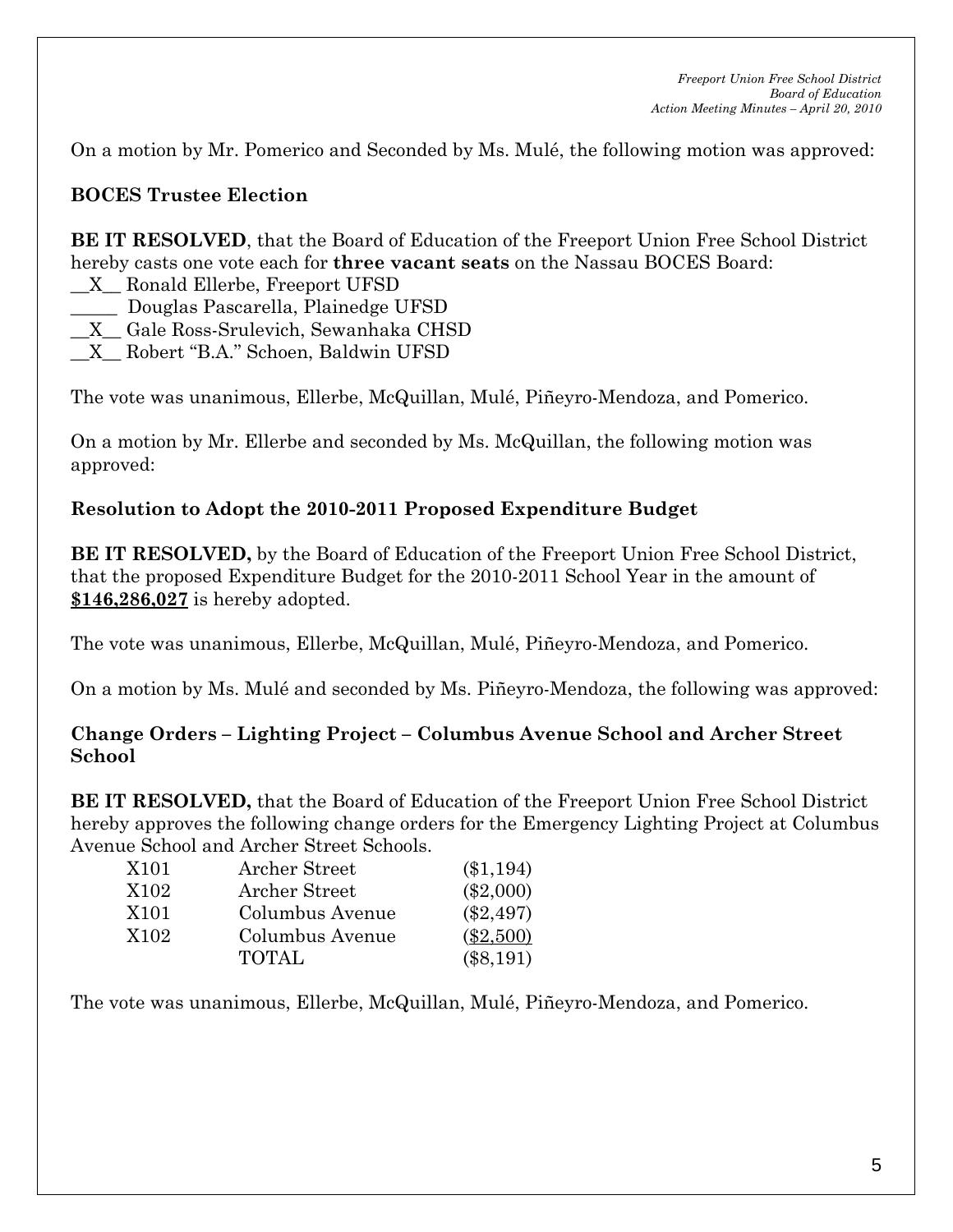On a motion by Mr. Pomerico and seconded by Ms. Piñeyro-Mendoza, the following was approved:

# **Budget Transfer – Within the Capital Fund**

**BE IT RESOLVED,** that the Board of Education of the Freeport Union Free School District here by approves the Budget Transfers within the Capital Fund for March 2010 (As attached).

The vote was unanimous, Ellerbe, McQuillan, Mulé, Piñeyro-Mendoza, and Pomerico.

On a motion by Mr. Ellerbe and seconded by Ms. Mulé, the following was approved:

# **Resolution – Budget Transfer**

**BE IT RESOLVED,** that the Board of Education of the Freeport Union Free School District here by approves the Budget Transfer for April 2010.

The vote was unanimous, Ellerbe, McQuillan, Mulé, Piñeyro-Mendoza, and Pomerico.

On a motion by Ms. Mulé and seconded by Mr. Ellerbe, the following was approved:

# **Transportation – Cooperative Transportation Bid**

**WHEREAS**, a number of public school districts in Nassau County wish to jointly solicit proposals, together with the Nassau Board of Cooperative Educational Services ("BOCES") for pupil transportation services for the 2010/2011 school year (and any renewal period) in accordance with the applicable provisions of General Municipal Law;

**WHEREAS**, the public school district and the BOCES have agreed to form a Cooperative (the "Cooperative") for this purpose;

**WHEREAS**, the School District, is desirous of participating in the Cooperative for joint solicitation of proposals for pupil transportation services as authorized by General Municipal Law, Section 119-0 in accordance with the terms and conditions of the Inter-Municipal Cooperative Transportation Agreement attached hereto; and

**NOW, THEREFORE, BE IT RESOLVED**, that the Board of Education of the Freeport Union Free School District authorizes the School District to participate in the Cooperative.

**BE IT FURTHER RESOLVED,** that the Board of Education of the Freeport Union Free School District hereby approves the Inter-Municipal Cooperative Transportation Agreement attached hereto and authorizes the Board President to execute the Agreement on behalf of the Board of Education.

The vote was unanimous, Ellerbe, McQuillan, Mulé, Piñeyro-Mendoza, and Pomerico.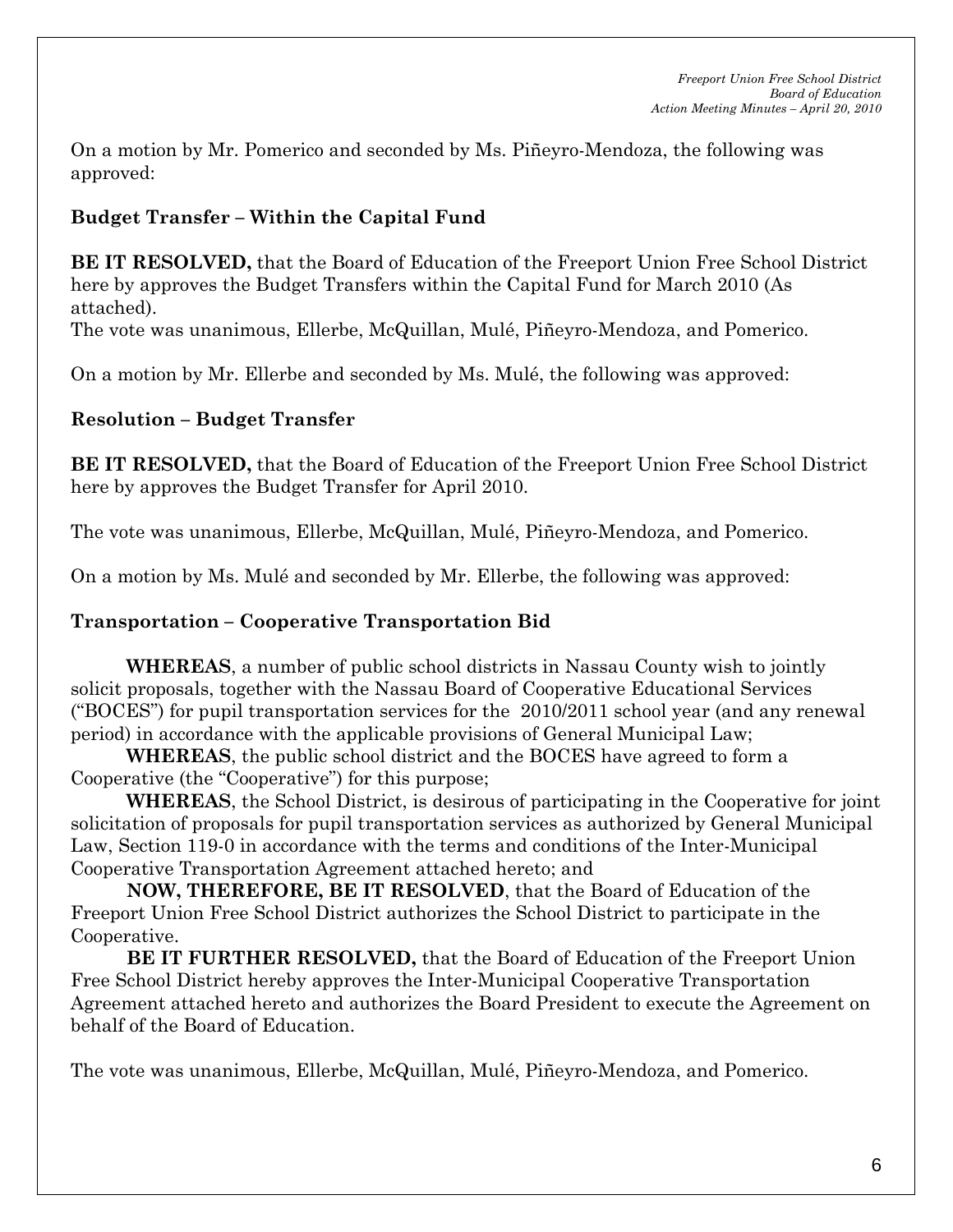# **Education**

On a motion by Ms. Piñeyro-Mendoza and seconded by Mr. Pomerico, the following was approved

## **Resolution to Approve Student Travel to the SUNY Maritime College in Bronx, NY**

**BE IT RESOLVED,** that the Board of Education of the Freeport Union Free School District hereby authorizes the Freeport High School to conduct a field trip to the SUNY Maritime College at 6 Pennyfield Avenue, Bronx NY, 10465 from April 16 through April 18, 2010 for the purpose of providing leadership training for students. Students will be housed on the SUNY owned ship *Empire State.* The ship will not sail.

**BE IT FURTHER RESOLVED**, that said authorization is subject to availability of chaperones and to Freeport High School's compliance with all insurance, health, safety and financial guidelines as indicated in the Administration Procedures.

The vote was unanimous, Ellerbe, McQuillan, Mulé, Piñeyro-Mendoza, and Pomerico.

On a motion by Mr. Pomerico and seconded by Mr. Ellerbe, the following was approved:

### **Resolution to approve student travel to DECA International Competition in Louisville, Kentucky**

**BE IT RESOLVED,** that the Board of Education of the Freeport Union Free School District hereby authorizes Freeport High School students to conduct a trip to Louisville, Kentucky, from April 23 through April 28, 2010, for the purpose of participation in the DECA International Competition.

**BE IT FURTHER RESOLVED,** that said authorization is subject to the availability at chaperones and to Freeport High School's compliance with all insurance health, safety and financial guidelines, as indicated in the Administration Procedures.

The vote was unanimous, Ellerbe, McQuillan, Mulé, Piñeyro-Mendoza, and Pomerico.

On a motion by Mr. Ellerbe and seconded by Ms. Mulé, the following was approved:

## **Resolution to Approve Student Travel to Portugal and Spain**

**BE IT RESOLVED,** that the Board of Education of the Freeport Union Free School District hereby authorizes the Freeport High School to conduct a field trip to Portugal and Spain from April 14 through April 25, 2011 for the purpose of providing student practice in the language, learning about the local culture, and visiting historical sites studied in the curriculum.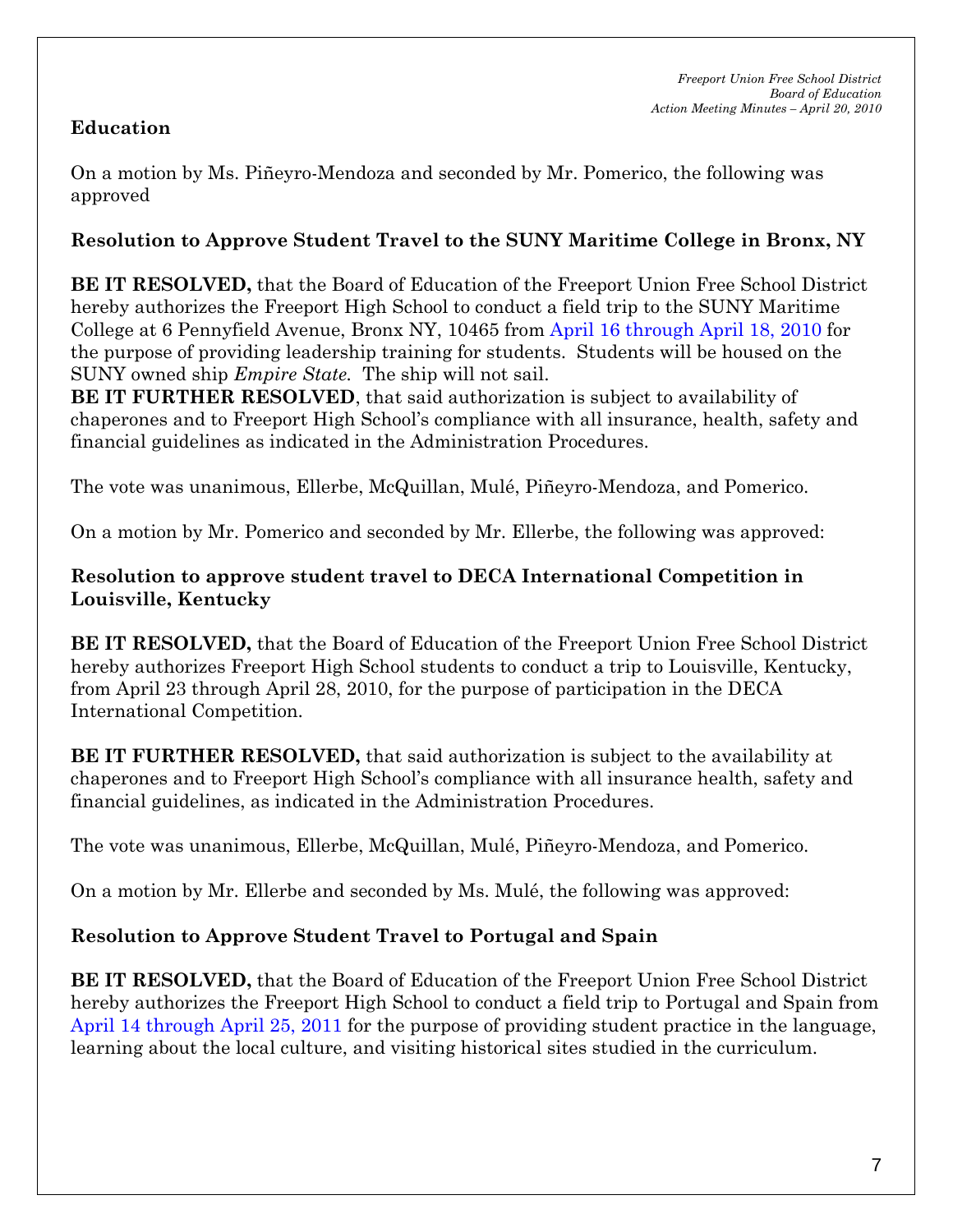**BE IT FURTHER RESOLVED**, that said authorization is subject to availability of chaperones and to Freeport High School's compliance with all insurance, health, safety and financial guidelines as indicated in the Administration Procedures.

The vote was unanimous, Ellerbe, McQuillan, Mulé, Piñeyro-Mendoza, and Pomerico.

On a motion by Ms. Mulé and seconded by Mr. Ellerbe, the following was approved.

## **Resolution for Approval of Physical Education Plan**

**BE IT RESOLVED,** that the Board of Education of the Freeport Union Free School District hereby approves the Freeport Public Schools Physical Education Plan (as attached).

The vote was unanimous, Ellerbe, McQuillan, Mulé, Piñeyro-Mendoza, and Pomerico.

On a motion by Ms. Piñeyro-Mendoza and seconded by Mr. Pomerico, the following was approved.

### **Resolution for Approval of Three (3) Year Technology Plan**

**BE IT RESOLVED,** that the Board of Education of the Freeport Union Free School District hereby approves the Three (3) Year Technology Plan for the years 2010-2011, 2011-2012 and 2012-2013 (as attached).

The vote was unanimous, Ellerbe, McQuillan, Mulé, Piñeyro-Mendoza, and Pomerico.

### **Board Comments:**

Members of the Board had a brief discussion on the first phase of the building tours. It was agreed that the second phase will be on May  $3<sup>rd</sup>$  at 8:00 a.m. More information will be given to the Board regarding this event.

## **Superintendent Comments**

Dr. Kuncham thanked Paula Lein and congratulated her for being a recipient of the "Educational Partner" Award from Nassau BOCES.

### **Executive Session**

At 10:00 p.m. Ms. Piñeyro moved to adjourn the meeting to Executive Session for two (2) specific matters of personnel. The motion was seconded by Mr. Pomerico and unanimously carried. The vote was unanimous, Ellerbe, McQuillan, and Mulé, Piñeyro-Mendoza, Pomerico.

At 10:59 p.m. on a motion by Ms. Mulé and seconded by Mr. Pomerico, the Board returned to public session. The vote was unanimous, Ellerbe, McQuillan, and Mulé, Piñeyro-Mendoza, Pomerico.